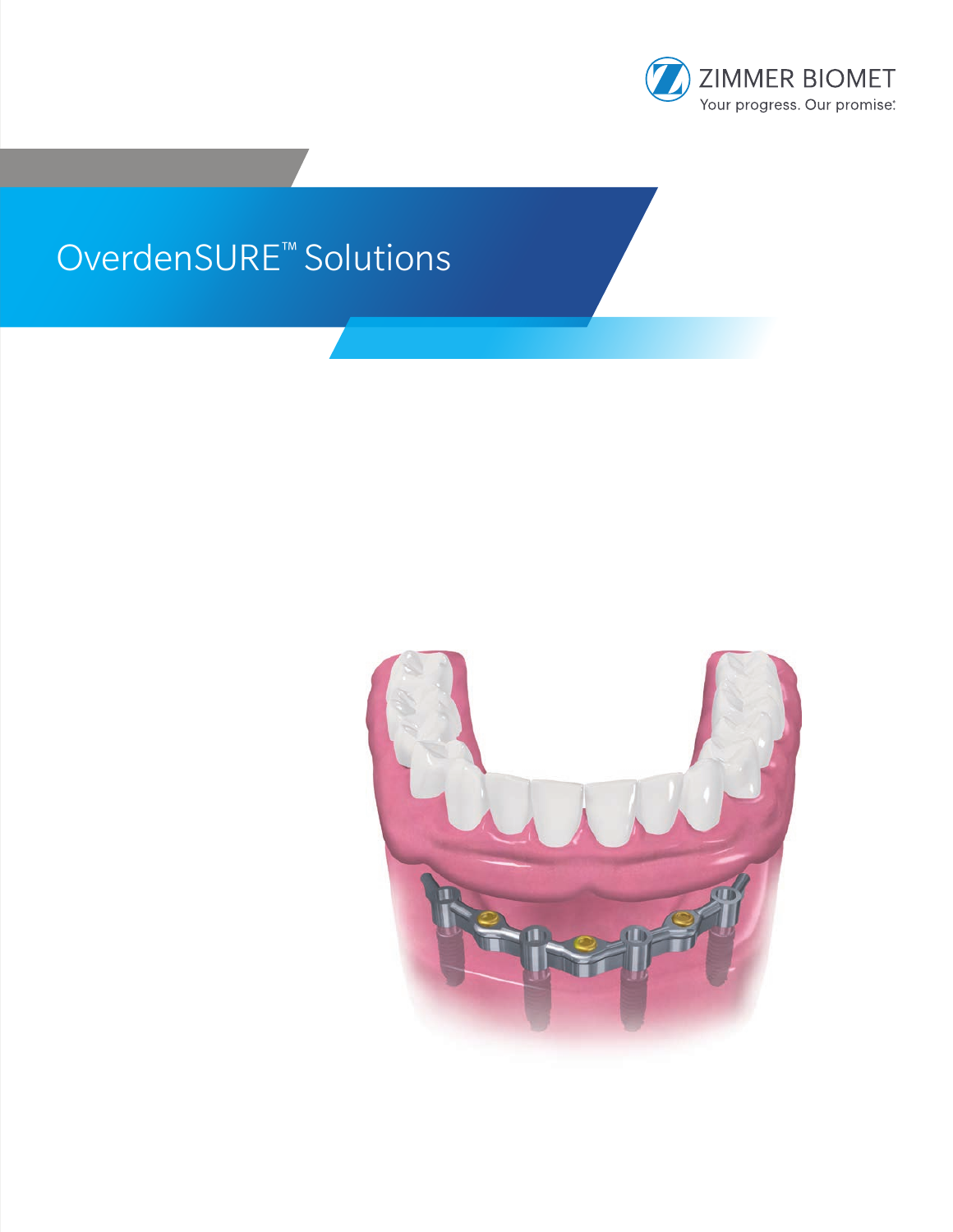## Full-Arch Rehabilitation

#### Edentulism and failing dentition continue to be major health challenges affecting millions of people worldwide.

• It is conservatively estimated that 10% of the world's population of six billion is partially edentulous or edentulous<sup>1</sup>

#### In spite of advances in denture prosthodontics, soft-tissue supported dentures continue to be a source of:

- Chronic residual ridge resorption
- Facial collapse
- A loose or poor fit
- Decreased masticatory function
- Phonetic challenges

#### Edentulism in the U.S.:

- The U.S. population of adults requiring dentures is estimated to increase by 13% from 1991 to 20202
- Approximately 62% of the population will require dentures in both arches by 2020<sup>2</sup>
- The total number of edentulous arches is expected to increase to approximately 61 million by 2020<sup>2</sup>



Clinical photograph showing severe bone resorption and a narrow mandibular ridge.

Photo courtesy of Dr. Michael Scherer†

## OverdenSURE System Solutions

Zimmer Biomet Dental offers a variety of solutions that simplify bar-supported and implant-retained overdenture therapy for clinicians, while providing an improved quality of life for each patient. Options for overdenture therapy include the three most common treatment modalities.

#### Bar-Supported Overdentures

• Removable restoration for easier oral hygiene

#### Implant-Supported Overdentures

• Addresses problems such as limited interocclusal space through the LOCATOR® Abutment's low restorative height

#### LOCATOR® Overdenture Implant System (LODI)

- Narrow diameter implant designed for severely resorbed narrow ridges (<5.0 mm in width)
- Less invasive and more affordable treatment plan
- Easy and intuitive surgical kit and protocol





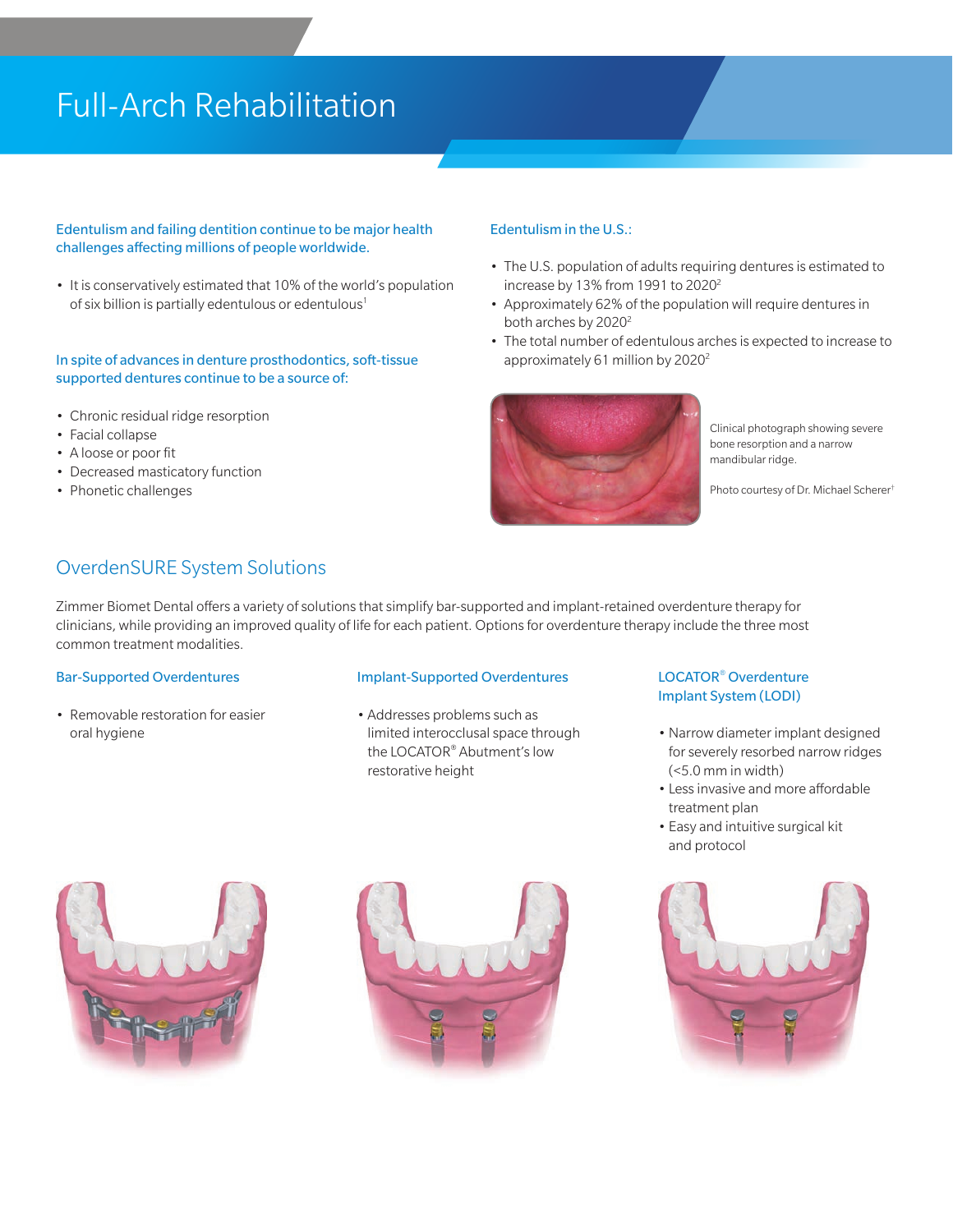## Bar-Supported Overdentures

A prosthesis, supported by Zimmer Biomet Dental Implants and a BellaTek Bar or Framework, provides patients with an alternative to conventional dentures. Patients benefit from a high level of denture support while enjoying the convenience of a removable restoration for easier oral hygiene.





BellaTek Hader Bar in place. Definitive overdenture in place.

BellaTek Hader Bar placed onto the master cast.

Case Photos Courtesy Of: Joseph Carpentieri, DDS And Marotta Dental Studio



Bar Overdenture Restorative Components

#### Restorative Components

- Flexibility in overdenture-to-bar retention components with LOCATOR Bar Attachments
- Gold-Tite® Screw technology provides up to 113% greater clamping force with the Certain® connection than a titanium alloy screw<sup>3\*</sup>



BellaTek Hader & DOLDER® Bars



Low Profile Abutments



T3 Platform-Switched Certain Tapered & Parallel Walled Implants

#### BellaTek Bar Removable Designs

- Tested for a passive fit at the BellaTek Production Center
- Both designs provide lateral stability to the overdenture
- Designed and milled with CAD/CAM precision

#### Low Profile Abutments

- Angled Low Profile Abutments are a great option for angle-correcting Zimmer Biomet Dental Implants to a BellaTek Bar
- Low restorative height of 2.2 mm for limited interarch spaces
- Contoured emergence profile for easier placement in subcrestal and flapless surgeries

#### T3® Platform-Switched Implants

- Building on the proven Osseotite® design, the T3 Implant features a contemporary hybrid with the Osseotite surface that has shown no increased risk of peri-implantitis as compared to machined surfaces<sup>4</sup>
- Platform switching provides a medialized implant-to-abutment junction that yields support for connective tissue that has been shown to reduce the amount of bone recession by as much as 50%<sup>5</sup>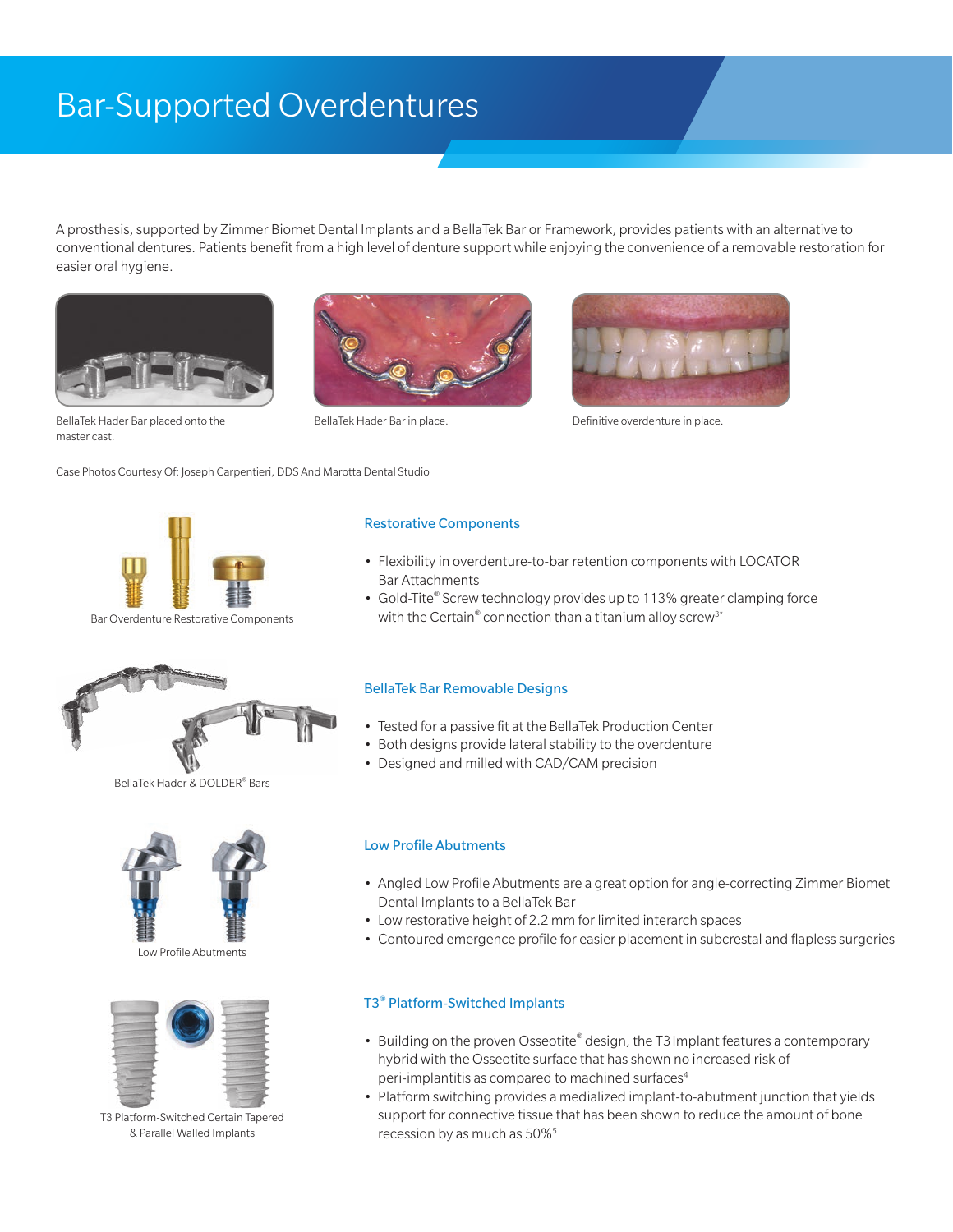## Implant-Retained Overdentures

Together with Zimmer Biomet Dental Implants, LOCATOR® Abutments are an ideal option for overdenture restorations, providing increased denture stability and retention for patients wearing conventional dentures.



Osseotite® Certain® Implants in place. LOCATOR Abutments in place. Definitive overdenture in place.









LOCATOR Components

#### Restorative Components

- Self-aligning design allows patients to easily place their overdenture
- Various levels of retention and draw correction options are available



LOCATOR Abutments

#### LOCATOR Abutments

- A stable and tight implant-to-abutment interface
- Dual retention design assists in long-lasting performance of the LOCATOR Abutment and overdenture components
- Allows for the restoration of divergent implants for restorative flexibility



Osseotite Certain PREVAIL® Tapered & Parallel Walled Implants

#### Osseotite Platform-Switched Implants

- Dual acid-etched surface topography to aid in osseointegration
- Macro-geometry assists initial bone-to-implant contact by closely integrating the implant-to-osteotomy fit
- Platform switching provides a medialized implant-to-abutment junction that yields support for connective tissue that has been shown to reduce the amount of bone recession by as much as 50%<sup>6</sup>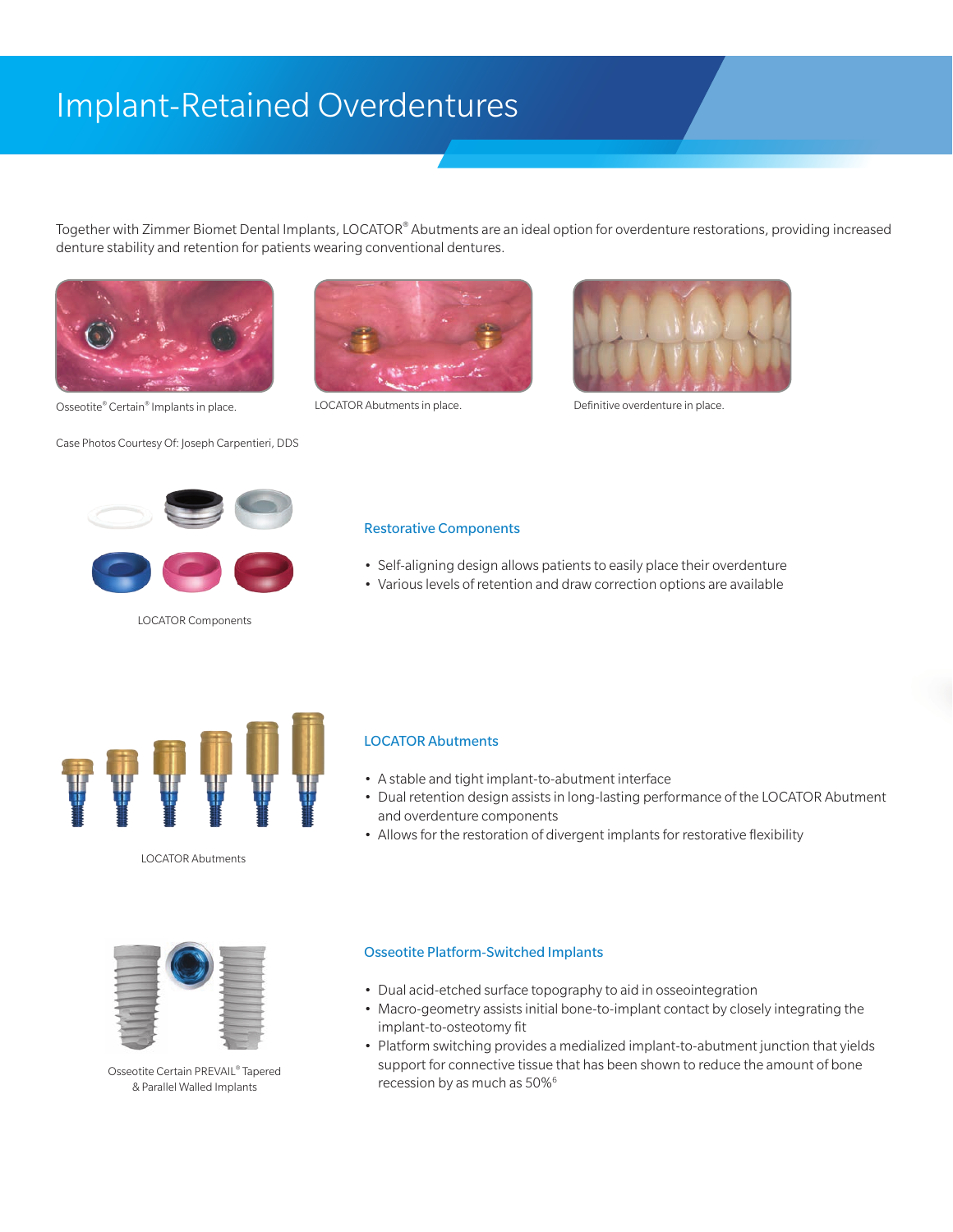## LOCATOR Overdenture Implant System

This system, also referred to as LODI, benefits patients with resorbed, very narrow ridges who need a less invasive and more affordable treatment option.



Two 2.4 mm and two 2.9 mm LOCATOR Overdenture Implants in place.

Clinical Treatment by Dr. Par-Olov Östman† , Falun, Sweden



LOCATOR Overdenture Implant System Attachments and White Spacers in place.



The denture was processed and picked-up with standard LOCATOR components and securely seated.



LOCATOR Overdenture Implant System All-inclusive Package



System Attachments



LOCATOR Overdenture Implants

#### LOCATOR Overdenture Implant System Restorative Components

- All inclusive package contains one implant, one LOCATOR Attachment and one male processing pack
- LOCATOR Attachments are compatible with all standard LOCATOR Components
- Same LOCATOR technology

#### LOCATOR Overdenture Implant System Restorative Attachments

• Choice of 2.5 mm and 4.0 mm cuff height both with a 2.9 mm seating diameter LOCATOR Overdenture Implant for restorative flexibility and ease of use

#### LOCATOR Overdenture Implants

- Self-tapping design for ease of implant insertion and increased stability
- Proven RBM roughened surface of 1.5 microns along the entire length of the implant
- Choice of 2.4 mm and 2.9 mm implant diameters in 10, 12 and 14 mm lengths (All implants feature a 2.9 mm seating diameter for restorative simplicity)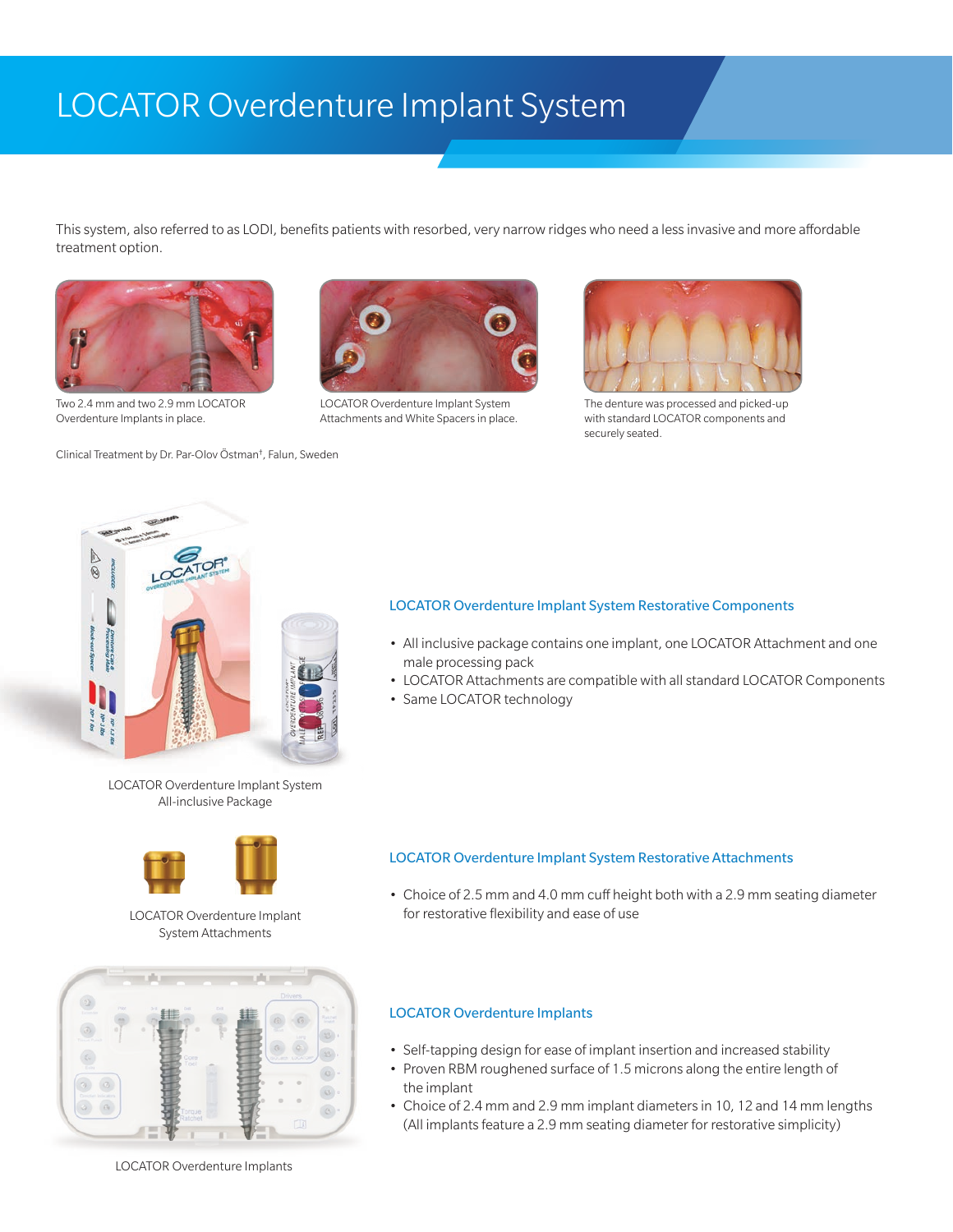## LOCATOR Overdenture Implant System

Surgical Instrument Kit Schematic

All of the LOCATOR Overdenture Implant System osteotomy preparation instruments include easily identifiable laser-etched depth markings for clear visibility when drilling and placing implants.

A drill-stop set is also included for an additional level of depth control.

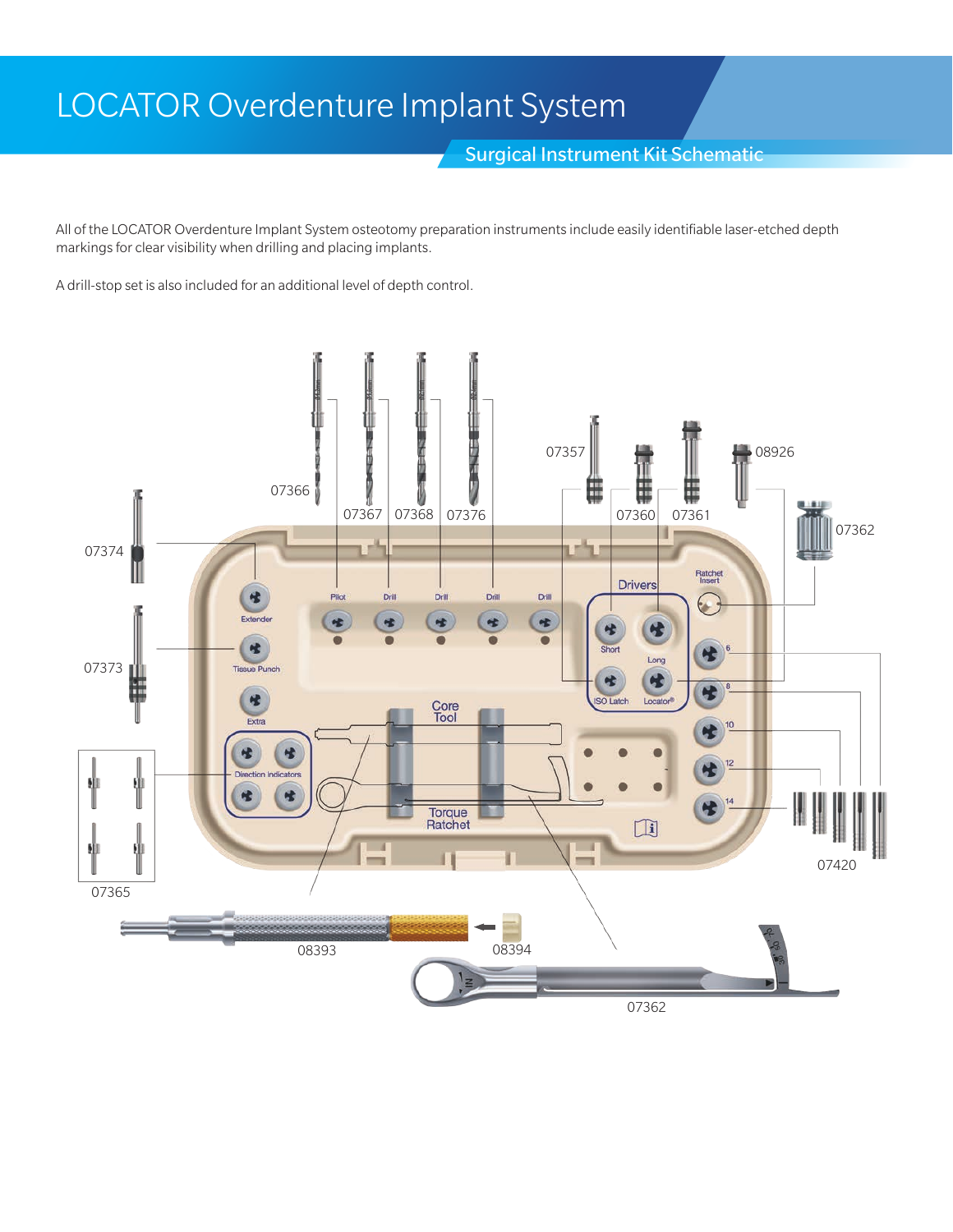## Ordering Information

| <b>Seating</b><br><b>Surface</b> | Collar<br><b>Height</b> | <b>Certain</b> Internal<br>Connection | <b>External Hex</b><br>Connection |
|----------------------------------|-------------------------|---------------------------------------|-----------------------------------|
| $3.4 \,\mathrm{mm}$              | $1.0 \,\mathrm{mm}$     | IMLOA001                              | MLOA001                           |
|                                  | 2.0 <sub>mm</sub>       | IMLOA002                              | MLOA002                           |
| $III$ Height                     | 3.0 <sub>mm</sub>       | IMLOA003                              | MLOA003                           |
|                                  | $4.0 \,\mathrm{mm}$     | IMLOA004                              | MLOA004                           |
|                                  | $5.0 \,\mathrm{mm}$     | IMLOA005                              | MLOA005                           |
|                                  | 6.0 <sub>mm</sub>       | IMLOA006                              | MLOA006                           |
| $4.1 \overline{mm}$              | $1.0 \,\mathrm{mm}$     | ILOA001                               | LOA001                            |
| $III$ Height                     | 2.0 <sub>mm</sub>       | ILOA002                               | LOA002                            |
|                                  | 3.0 <sub>mm</sub>       | ILOA003                               | LOA003                            |
|                                  | $4.0 \,\mathrm{mm}$     | ILOA004                               | LOA004                            |
|                                  | 5.0 <sub>mm</sub>       | ILOA005                               | LOA005                            |
|                                  | 6.0 <sub>mm</sub>       | ILOA006                               | LOA006                            |
|                                  |                         | Included With Each Abutment:          |                                   |
|                                  |                         |                                       |                                   |

### LOCATOR Abutments

Housing & Black



Extra Light Retention Male

White Spacer Ring Regular Retention Male

Processing Male

### LODI System

| LUD 1 U YULU 111           |                     |                                                                |                                                                |
|----------------------------|---------------------|----------------------------------------------------------------|----------------------------------------------------------------|
| Implant<br><b>Diameter</b> | Implant<br>Length   | 2.5 <sub>mm</sub><br><b>Collar Height</b><br><b>Attachment</b> | 4.0 <sub>mm</sub><br><b>Collar Height</b><br><b>Attachment</b> |
| $2.4 \text{ mm}$           | $10 \, \text{mm}$   | 07450                                                          | 07455                                                          |
|                            | $12 \, \mathrm{mm}$ | 07451                                                          | 07456                                                          |
|                            | $14 \,\mathrm{mm}$  | 07452                                                          | 07457                                                          |
| 2.9 <sub>mm</sub>          | $10 \,\mathrm{mm}$  | 07460                                                          | 07465                                                          |
|                            | $12 \, \mathrm{mm}$ | 07461                                                          | 07466                                                          |
|                            | $14 \,\mathrm{mm}$  | 07462                                                          | 07467                                                          |

Included With Each Implant:





2.5 mm Or 4.0 mm Cuff Height LOCATOR Attachments

Male Processing Pack With Block-Out Spacer

| <b>Attachment</b>  | <b>Seating Surface</b> | Item# |
|--------------------|------------------------|-------|
| 2.5 mm Cuff Height |                        |       |
|                    |                        | 07351 |
| 4.0 mm Cuff Height | 2.9 mm Diameter        |       |
|                    |                        | 07352 |

### LOCATOR Components & Instruments

| Description                                 | Item#         |
|---------------------------------------------|---------------|
| <b>International Model Kit</b>              | <b>INTLOC</b> |
| Extra Light Retention Males - 4pk.          | LAELM         |
| Extended Range Males - 4pk.                 | LAERM         |
| Light Retention Replacement Males - 4pk.    | <b>LLRMS</b>  |
| Replacement Males - 4pk.                    | LARMS         |
| Extra Light Angled Replacement Males - 4pk. | LELARM        |
| Abutment Impression Coping                  | LAIC1         |
| Abutment Lab Analog                         | LALA1         |
| Core Tool/Abutment Driver                   | LCTDR1        |
| Male Removal Tool                           | LOA8397       |
| Abutment Driver Tip 24 mmL                  | LOADT4        |
| Abutment Driver Tip 30 mmL                  | LOADT9        |
| Replacement Housing                         | LOAH          |
| Hands-On Educational Kit                    | LOCKIT        |
| Replacement Housing Kit                     | LORHK         |

### Removable BellaTek® Bar Designs & Components

| Description         | Item#             |
|---------------------|-------------------|
| Dolder Bars         | CSD <sub>0x</sub> |
| Hader Bars          | CSH <sub>0x</sub> |
| Abutment Attachment | <b>TOAB</b>       |

### LODI System Instruments, Surgical Kits & Patient Education Materials

| Description                             | Item#  |
|-----------------------------------------|--------|
| Implant Latch Driver                    | 07357  |
| Implant Driver, Short                   | 07360  |
| Implant Driver, Long                    | 07361  |
| Torque Indicating Ratchet Wrench        | 07362  |
| Core Tool with Attachment Holder Sleeve | 08393  |
| Attachment Holder Sleeve - 4pk.         | 08394  |
| Square Driver Torque Wrench Insert      | 08926  |
| Direction Indicator - 4pk.              | 07365  |
| Rotary Tissue Punch                     | 07373  |
| Drill Extender                          | 07374  |
| Pilot Drill, 1.2 mm                     | 07366  |
| Drill, 1.6 mm                           | 07367  |
| Drill, 1.8 mm                           | 07375* |
| Drill, 2.1 mm                           | 07368  |
| Drill, 2.4 mm                           | 07376  |
| Drill, 2.6 mm                           | 07369* |
| Drill Stops, 6, 8, 10, 12, 14 mm        | 07420  |

| Standard Surgical Kit - Includes all LODI Surgical |       |
|----------------------------------------------------|-------|
| Instruments except for LOCATOR Core Tool,          | 07421 |
| Ratchet Wrench and 1.8 mm and 2.6 mm Drills        |       |
|                                                    |       |

| LOCATOR Overdenture Implant Model | 09120 |
|-----------------------------------|-------|
| *Not included in kit.             |       |